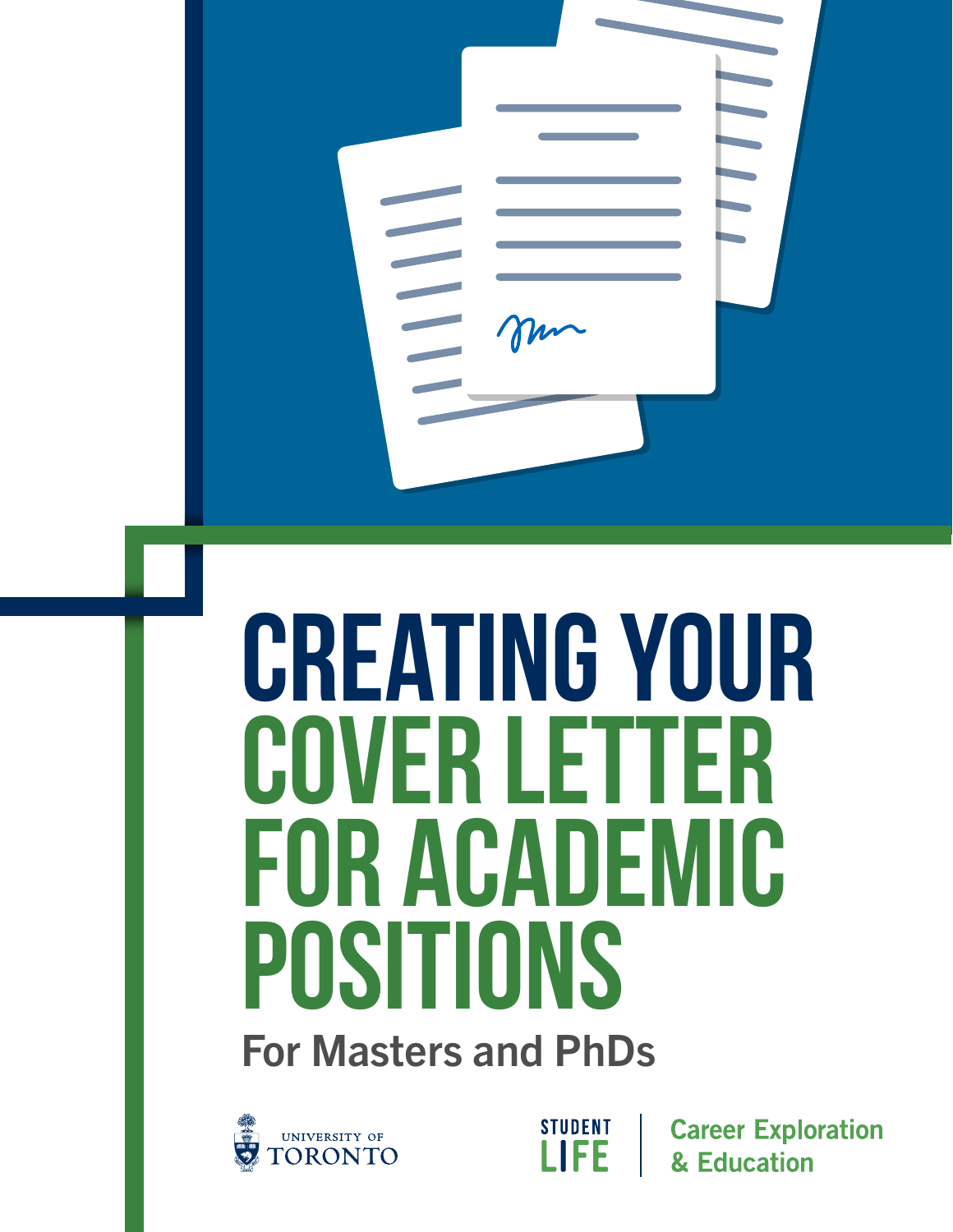### **CONTENTS**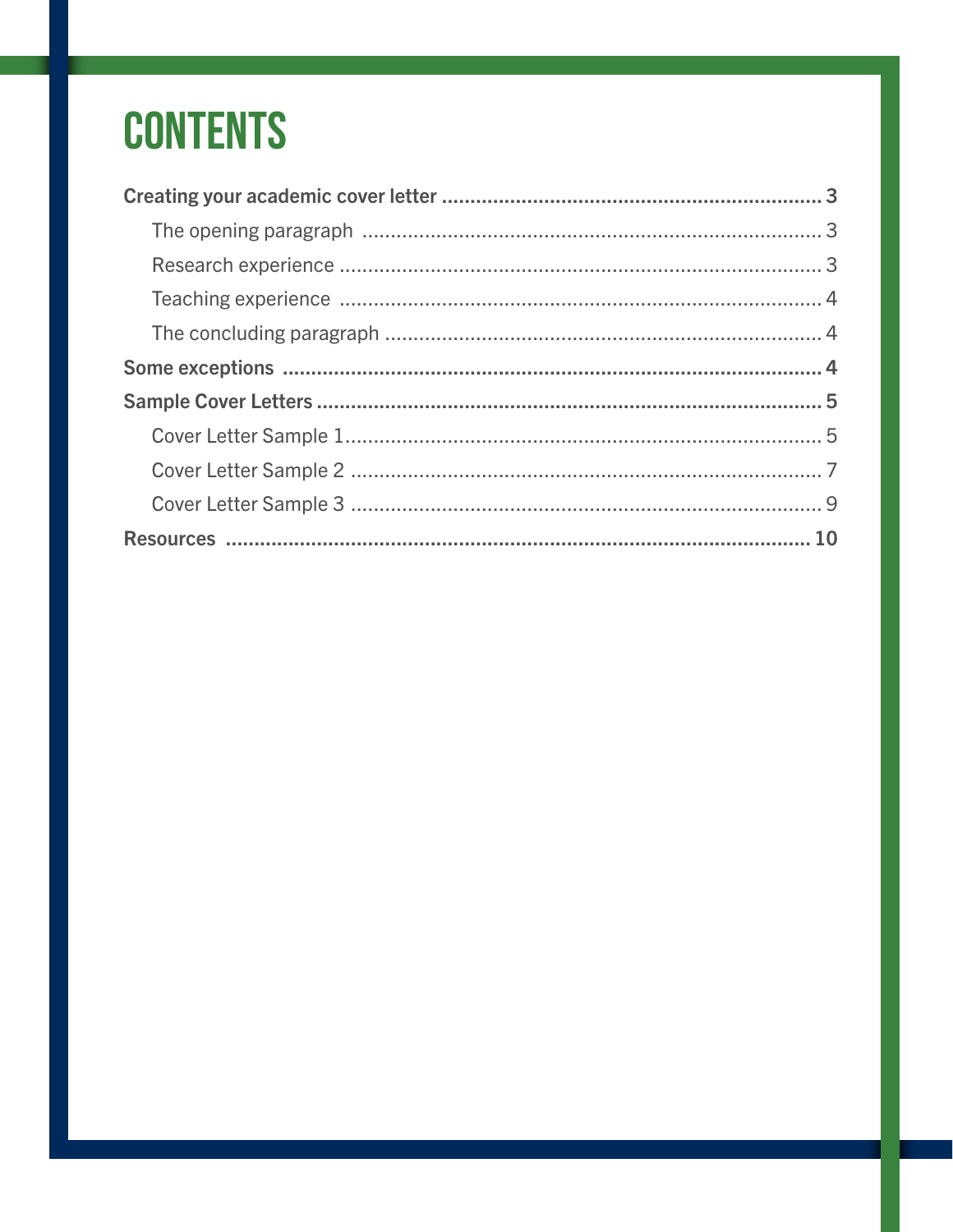## <span id="page-2-0"></span>**Creating your academic cover letter**

As the first document to be read by the search committee, the academic cover letter plays a significant role in whether or not you will be invited for an academic interview. While the curriculum vitae includes all the relevant information about your academic qualifications and achievements, the cover letter links your interests and qualifications to the position requirements in a more direct and personal way. A strong academic cover letter is generally one and a half to two pages in length and is tailored to demonstrate your understanding of the mission and focus of the hiring institution, department and position, and how your research, teaching and/or professional experiences and interests make you a suitable candidate for the role.

With the emphasis being on creating a cover letter that is unique and reflecting of your distinctive experiences and qualifications, it is important to include the following four key components in your letter:

### The opening paragraph

This introductory paragraph should clearly and simply communicate to the reader the position you are applying for and how you learned about the position. If, for example, you discovered the position through a job posting, be sure to specifically state the position title (and position number if available) as it appears in the posting followed by the source of the posting (such as a university or department website or an advertisement in a journal). It is equally important to mention if you learned about the opening through a supervisor, faculty member or other contacts. This paragraph should also include a statement of your relevant experience and qualifications, the details of which will be discussed in the remainder of your letter. Finally, you may choose to briefly explain your interest in and motivation for applying to the position. Typically, this paragraph is no more than 3-4 sentences in length.

#### Research experience

The opening paragraph is often followed by an elaboration of your thesis and research experience and its relevancy to the position. Begin by elaborating on the subject area, focus and major findings of your dissertation as well as an indication of its expected completion and related forthcoming and/or published publications. If you have several years of relevant post-doctoral or other current research experience, you may choose to focus on this in addition to or instead of your dissertation. Provide a description that highlights aspects that are relevant to the position rather than a technical report of your thesis or research experience; a more detailed account can be provided in an abstract and/ or research statement. Conclude this section by summarizing how your research experience is relevant to the position and the department. For positions that emphasize research work, it is important to demonstrate how your current research and future research plan links to the needs of the position and/or to the research direction of the department. To demonstrate the relevancy of your research experience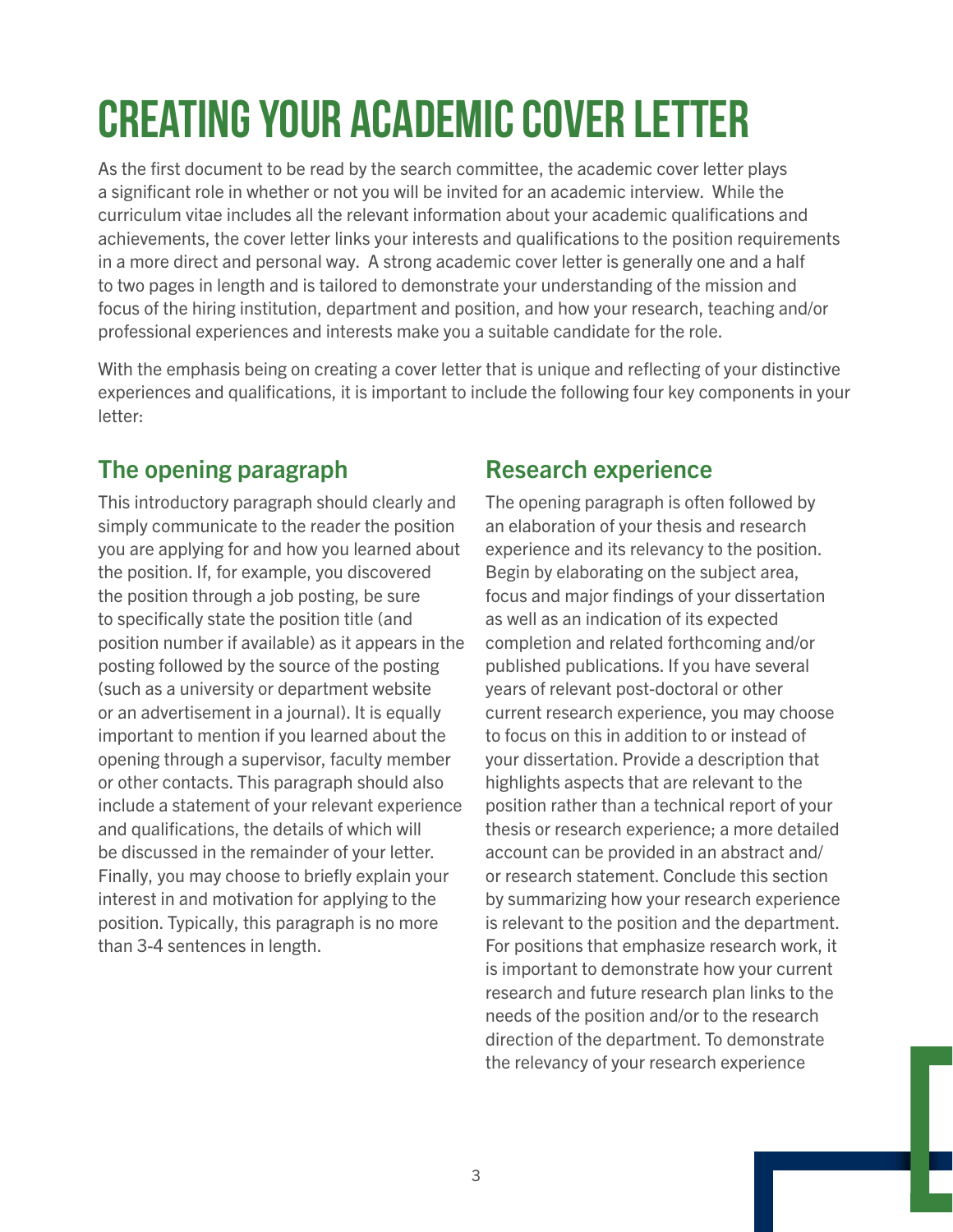<span id="page-3-0"></span>for positions that require more teaching responsibilities, include a statement that links the pertinent themes and subject areas of your research to the curriculum topics and content of the courses being taught.

#### Teaching experience

If you are applying to a position that is primarily teaching-focused, you may decide to change the structure of your letter so that this section precedes the research experience component. A description of your teaching experience should highlight courses taught, level of responsibility and class sizes. You may also choose to describe your teaching style as well as any positive student and/or supervisor feedback. The level of detail for these aspects may depend on whether you will be including a teaching dossier or a statement of teaching philosophy in your application. Conclude by demonstrating how your experience has prepared you for the teaching responsibilities and for teaching specific courses identified in the position.

### The concluding paragraph

The final paragraph of your letter provides a brief reiteration of your interest in and fit with the position. This is also an opportunity for you to capture specific aspects of the department and institution that appeal you, such as the mission statement and values, future departmental goals, and the campus environment. End your letter on a positive note by offering to provide any additional information that the committee may require as well as by indicating your interest in meeting with the committee for an interview. Remember to thank them for their time and consideration as well.

### **Some exceptions**

There are a few exceptions to the four-part format outlined above. If, for example, you have professional or industry experience that can further enhance your teaching approach and qualifications, this information can be incorporated into the teaching experience paragraph of your letter. Similarly, if your professional or industry experience is more research based, and can be connected to the current research focus of the university/ department or to your future research ideas, this experience can be woven into the research experience paragraph of your letter. If your professional or industry experience does not directly relate to the teaching or research requirements of the role, but enhances your overall qualifications, this information may be presented in a separate paragraph within your letter. If you are required to submit separate documents as part of your application package such as: a research prospectus, a teaching dossier and/or a statement of research/teaching interests, the research and teaching paragraphs of your cover letter may not be as detailed and your letter will likely be shorter in length.

The academic cover letter is also considered a writing sample. In addition to ensuring that it is free of all grammatical and spelling errors, it is important to be aware of and follow the conventional hiring practices that govern your divisional area as these conventions change within and across disciplines. For example, cover letters in the humanities and social sciences are typically longer, with a more descriptive focus on teaching and research qualifications than letters in the sciences where research experience and publications are typically emphasized more than teaching experience. It is recommended that you speak with your supervisor or committee members who will be able to guide you in the right direction and confirm discipline and divisional practices.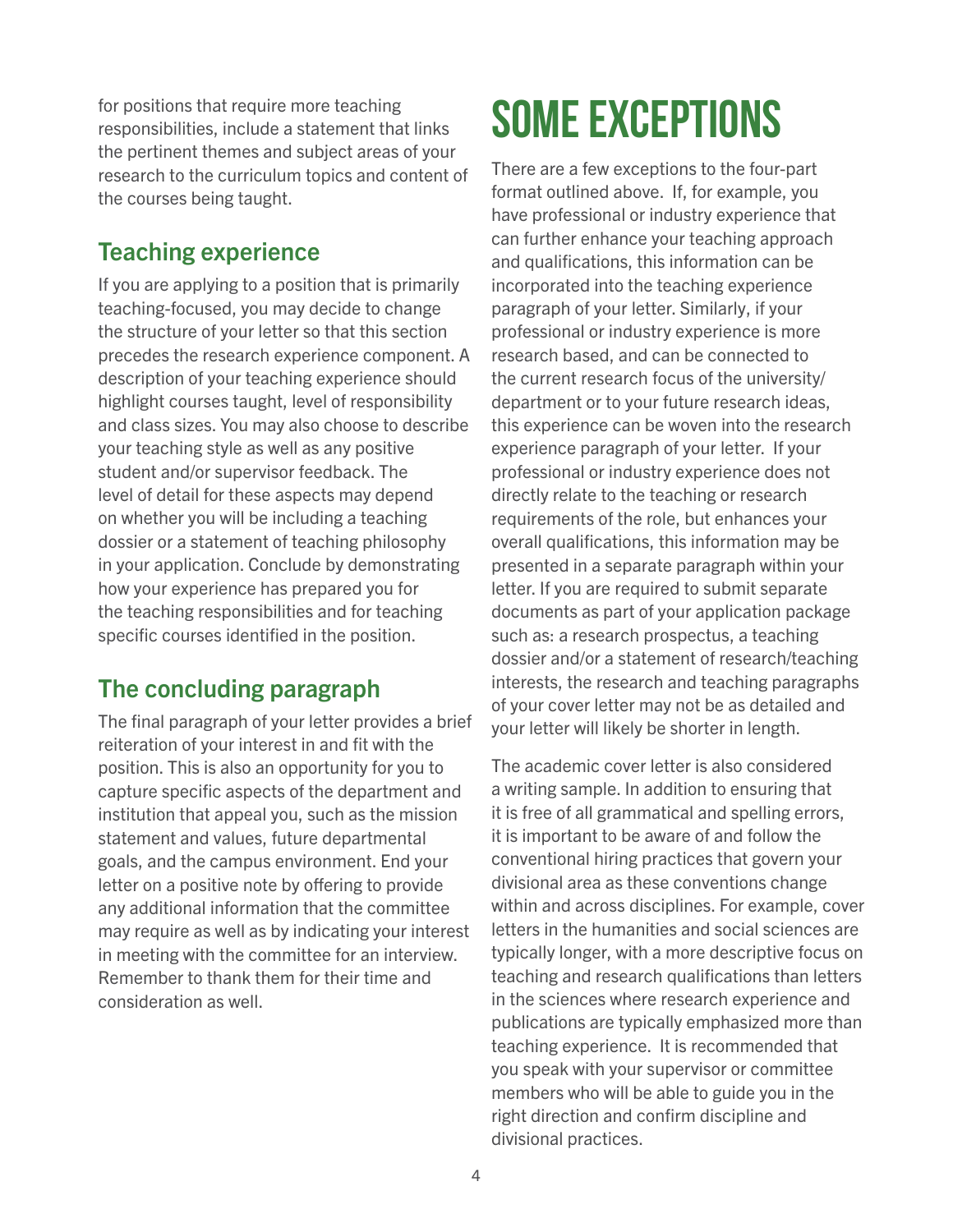### <span id="page-4-0"></span>**Sample Cover Letters**

In the pages that follow, you will find three cover letters which illustrate the various formats of one's cover letter. The format and content of a cover letter will vary depending on level professional, teaching and research experience. These samples are intended to be used as a reference point as you begin to develop or revise your own documents.

Upon completing your cover letter, it is important to have it reviewed by colleagues in your field to ensure that your document follows the appropriate conventions and best practices within your field.

### Cover Letter Sample 1

This letter was created by a Ph.D. candidate focusing on a position where the largest component revolves around research.

Knox College, Box 39, 59 St. George Street, Toronto ON M5S 2E6 416-921-5478

21 April 2020

Professor Douglas Whitnell Chairperson, Department of History University of the West Grand Junction AB E4T 2W6

Dear Professor Whitnell,

I am excited to learn of the opening for an assistant professor in the Department of History at the University of the West, as advertised in University Review, March 2020. As a military history scholar, my research and teaching experiences, would complement your department's expertise in modern European history. I have enclosed my curriculum vitæ for your review.

A substantial portion of my work at the graduate level has involved researching and teaching on military affairs and international relations issues. Recently, I finished my Ph.D. thesis in which I conducted a full literature search, researched and analyzed original documents, synthesized my research, and wrote on French military policy during the Algerian War of Independence (1952–62). The thesis focused on the ranch settler society, which comprised approximately one million people or 10 per cent of Algeria's population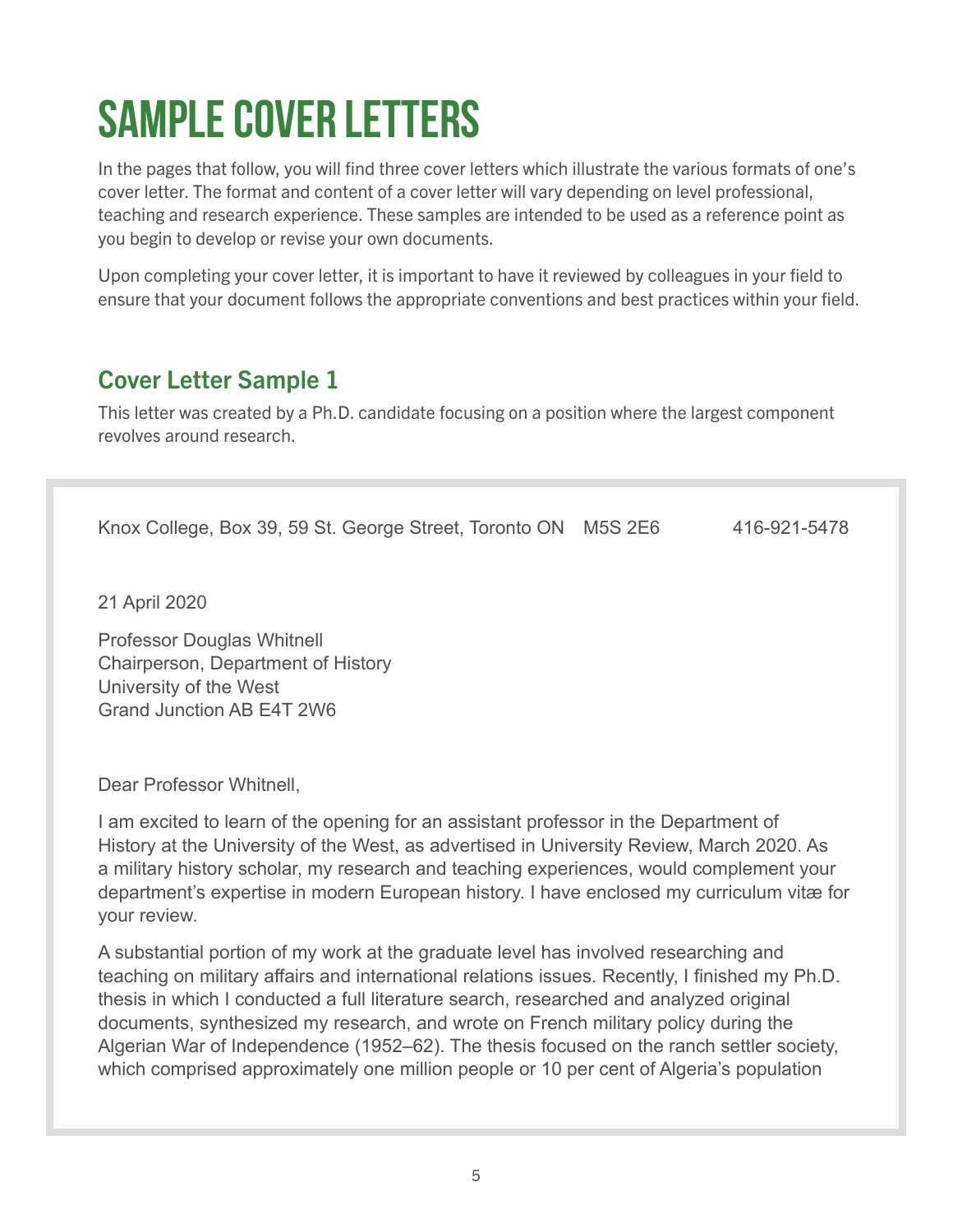during the Algerian War. They were privileged within Algeria in political, economic, and cultural status. Moreover, they were opposed to Algerian independence during the conflict, because that would lead to a loss of their privileges. During my Ph.D. studies, I also conducted a project on the evolution of British armour doctrine and theory during the interwar period. This gave me greater expertise in assessing the ways in which military policy is formulated. This diverse background would allow me to continue researching and teaching on several interrelated themes relevant to your department's expertise in European history of the nineteenth and twentieth centuries.

My MA thesis at the University of Toronto examined Anglo-American defence relations after World War One. During the inter-war era, Great Britain maintained a distrustful stance towards the United States, regarding the United States as erratic and unreliable in its foreign policy. My thesis examined the sources of this attitude and emphasized the fact that the United States and Great Britain did not have a "special relationship" before World War Two. This project provided me with expertise in analyzing security problems and dilemmas at the international level. In addition, I researched and wrote a term paper analyzing Italian military policy during the Spanish Civil War, 1936–39.

My teaching experience includes four courses over two years as a teaching assistant at the University of Toronto, where I was able to establish an positive rapport with undergraduate students and engage their interest in European international relations history. My teaching evaluations showed that students appreciated my enthusiasm and knowledge of my topic, as well as my ability to lead tutorial discussions in an inclusive manner.

I am keenly interested in joining the Department of History at the University of the West, as my expertise in European defence doctrine would complement that of the current faculty members, as I discovered in conversation with Professor Skopic. Your reputation as a university where undergraduate students receive a more personalized, high-quality education, while still enjoying student life, is exactly the kind of setting in which I would like to continue my academic career.

I look forward to the opportunity to meet with the members of the Search Committee to demonstrate further how I could contribute to teaching and research at your department. Thank you for your consideration and your time in reviewing my application.

Yours sincerely,

Juanita Duarte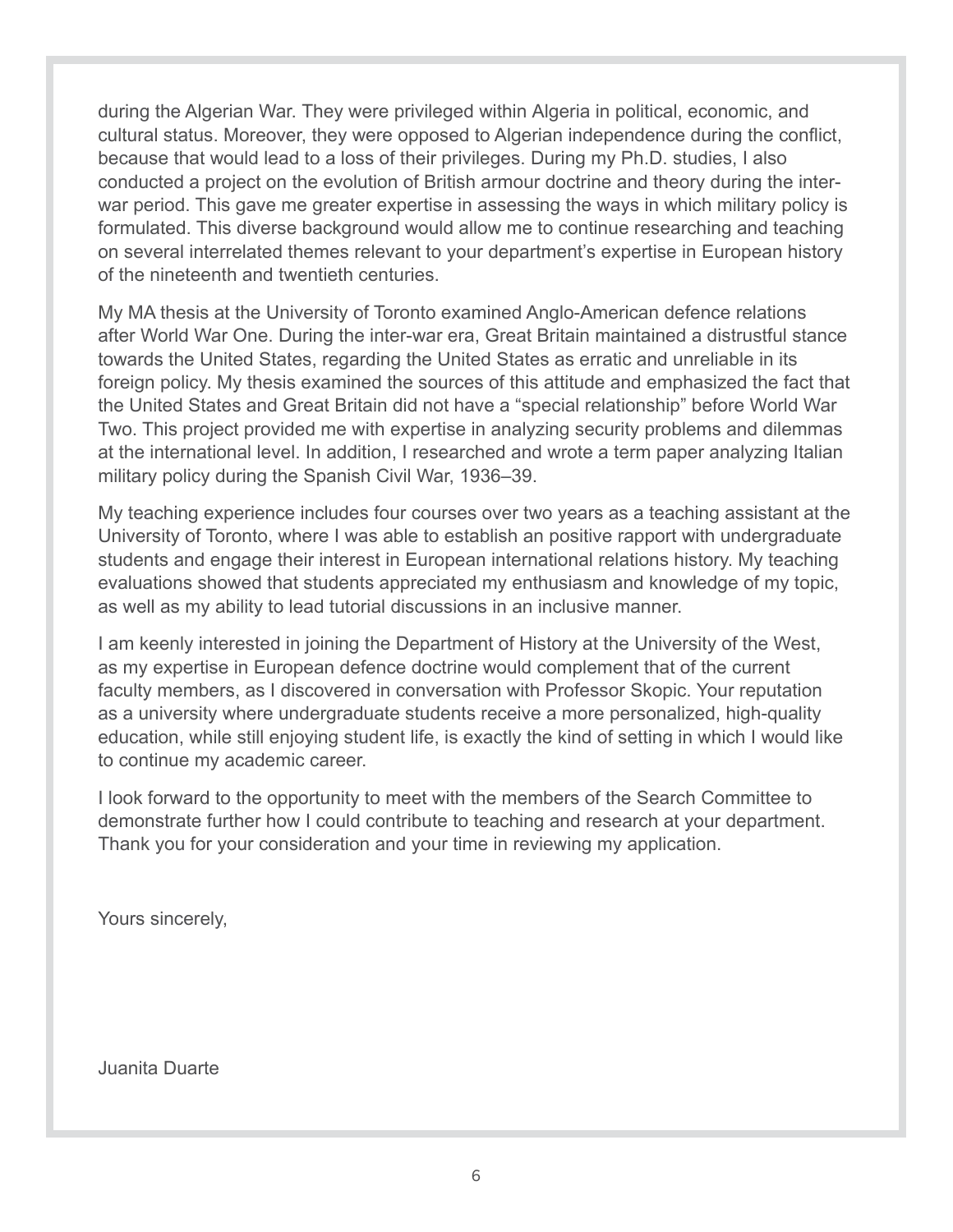### <span id="page-6-0"></span>Cover Letter Sample 2

This letter was created by a Ph.D. candidate focusing on a position where the largest component revolves around research.

May 18, 2020

Dr. E. Lohani, Chair Queen's University Department Electrical and Computer Engineering Walter Light Hall 19 Union Street Kingston ON K7L 3N6

Dear Dr. Lohani,

I am writing to apply for the tenure-track faculty position in Embedded Systems currently posted with the department of electrical and computer engineering. Given that Queen's University has identified my research area as a strategic priority for growth in the faculty, I believe that my skills and experience present an excellent fit for this position.

My research interests include the design and implementation of communication algorithms for wired and wireless optical channels. My Ph.D. thesis extends current modem design techniques to the case of wireless optical channels. Although detection is done in electrical domain on these channels, the optical domain imposes constraints on the class of signals which can be transmitted. My thesis presents a signal space model to represent modulation schemes and defines lattice codes for optical intensity channels under a variety of constraints. Capacity bounds are also derived for the channel and the role of modulation in achieving high-spectral efficiencies is formally described.

My thesis also presents results of some experimental work on the design of a pixelated transmitter/imaging receiver wireless optical link. Channel measurements are made to justify a channel model and some candidate spatial modulation schemes are proposed and tested. This multiple — input/multiple-output (MIMO) channel offers significant gains in spectral efficiency for future wireless optical links. In addition to my academic research, in my professional experience I have worked in private industry. This is of benefit to your department in view of your close ties with the private as well as the public sector.

My teaching experience includes teaching a variety of class sizes (from 40 to 225 students), supervising labs and coordinating other teaching assistants. I supervised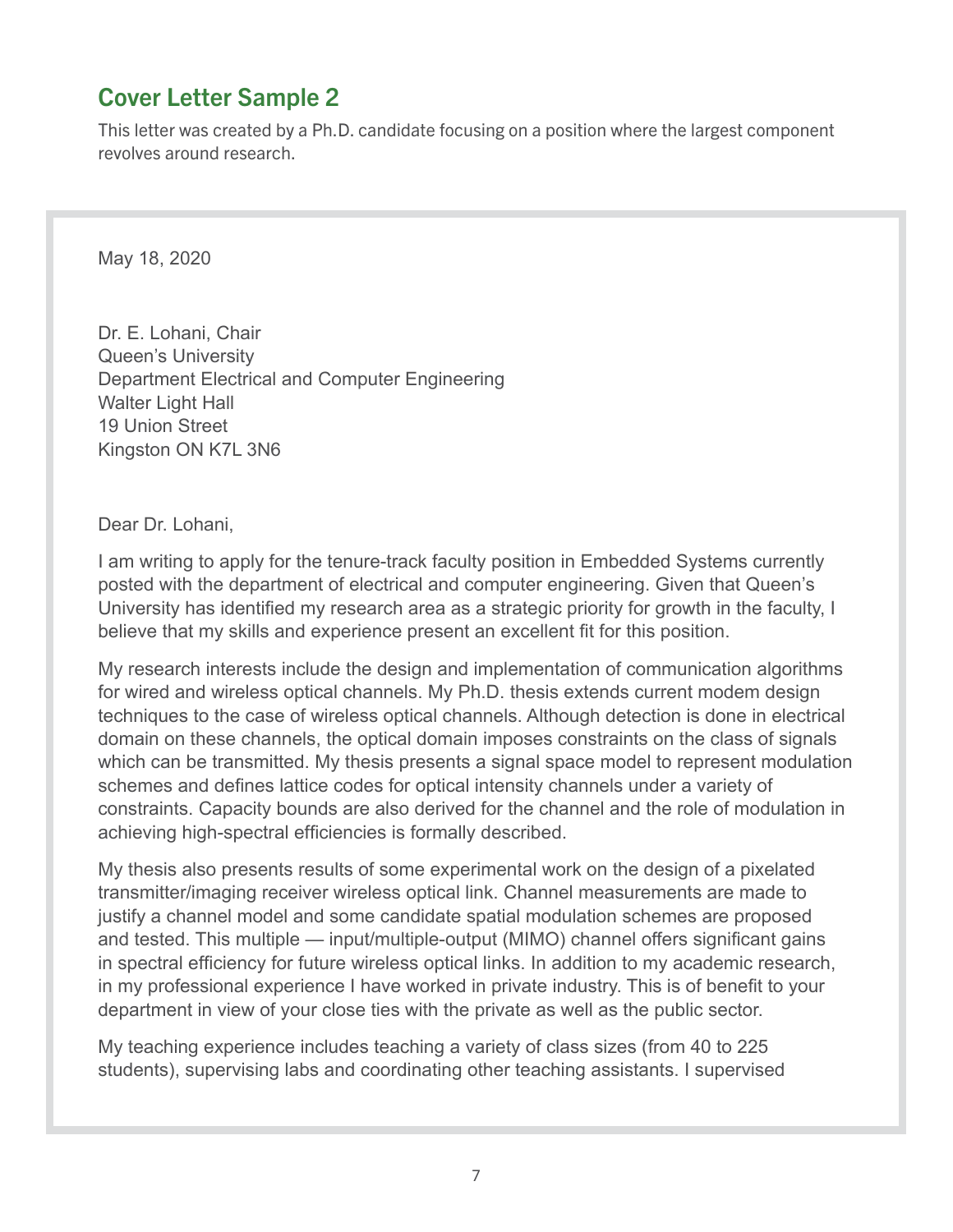undergraduate students in their major research projects, under the direction of the course instructor. Through this experience I have developed excellent communication, problem solving, and organizational skills. My skills in teaching would be beneficial, as Queen's University Department of Electrical and Computer Engineering continues its expected growth, with the development of new programs at the undergraduate and graduate level.

Please find enclosed my curriculum vitae, a list of references, a statement of teaching, and a statement of research. Please contact me if there are any further questions regarding my application.

Sincerely,

Monir El Halaby Department of Electrical and Computer Engineering University of Toronto 10 King's College Road, Toronto ON M5S 3G4 Canada Telephone: 416-978-3321 E-mail: monir@comm.utoronto.ca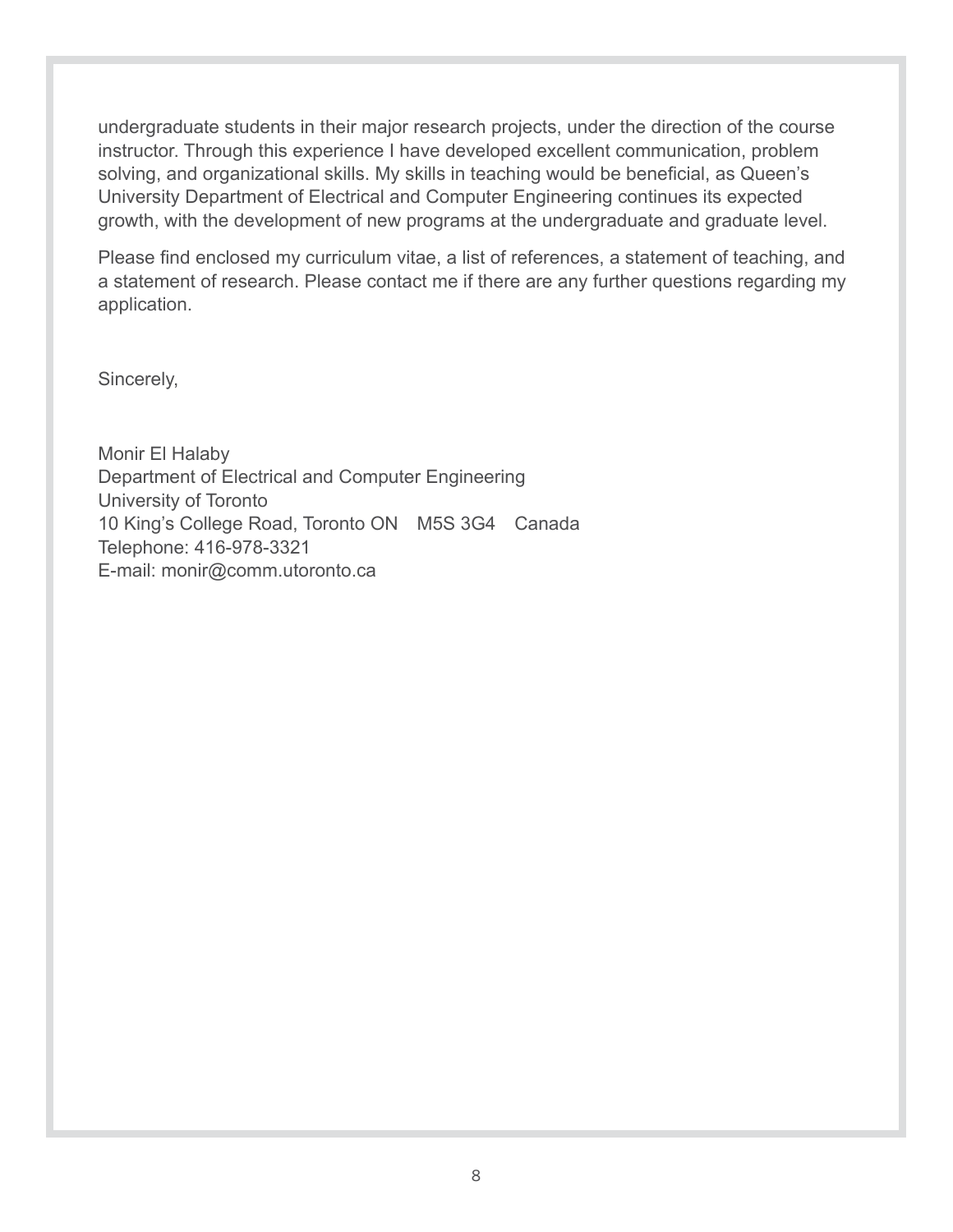#### <span id="page-8-0"></span>Cover Letter Sample 3

This letter was created by a Master level candidate focusing on a position which is a research role in government or outside academia.

January 24, 2020

Mr. K.M. Green Greenside University Department of Canadian Heritage 123 External Street London ON A1B 2C3

Dear Mr. Green,

Thank you for the opportunity to meet with me last week and discuss the contract position of Research Officer with the Department of Canadian Heritage. I appreciated your advice and the opportunity to discuss how my experience in educational research can contribute to your department. The preservation of French language across Canada has been a longstanding interest of mine, and I believe that the combination of my graduate education from OISE, over 4 years' experience in research and teaching will make a great addition to your research and policy team.

My educational journey has provided an excellent foundation for gaining both qualitative and quantitative research skills through interviews with 250 French immersion students regarding their educational challenges when moving to an English educational setting. My work, informed by sociocultural theoretical perspectives, also examines the issue of identity resulting from changes in the language of the classroom. As well, I bring knowledge and experience in online education, through work at McGill University, by researching the best tools and methods to create e-learning courses for students. As online education is your team's area of current focus, my expertise will be most beneficial.

In addition to my research experience, my strong presentation skills have been developed through many years of instruction in a variety of settings -- university and high school. Through my experience, I have learned effective ways of engaging my audience in the content being shared. As well, having also presented to large audiences at conferences and in classes in both French and English will be an additional asset when presenting briefings to the department stakeholders.

I am very excited to be part of your departments' vision of educating our youth and my vision of how to support educational initiatives fits with the vision of the Department of Canadian Heritage. Thank you for your consideration and please feel free to contact me if you have any questions.

Sincerely,

Leslie Winters 416-223-0987 leslie.winters@utoronto.ca